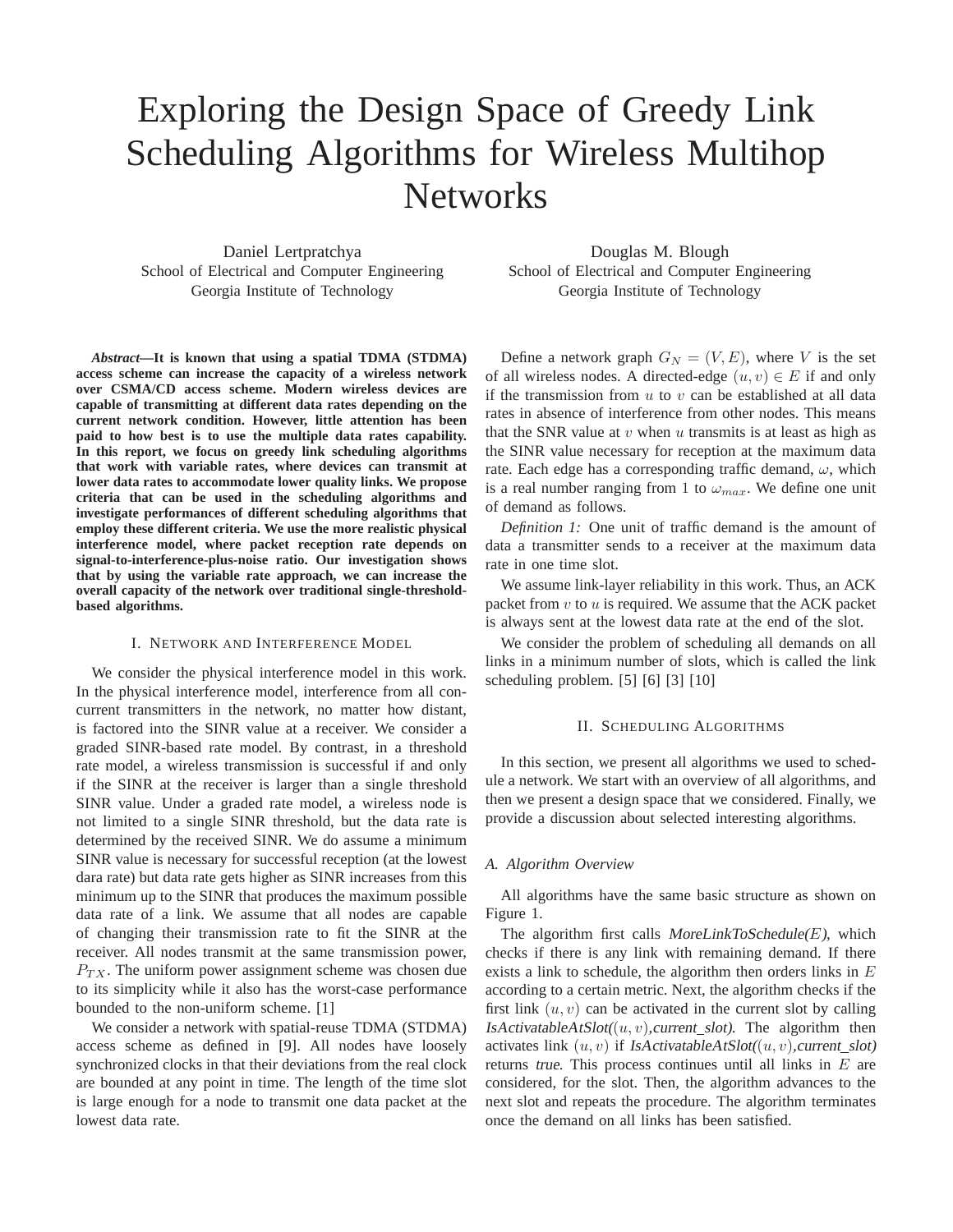| SCHEDULE $(V, E)$                                                     |
|-----------------------------------------------------------------------|
|                                                                       |
| 1: current $slot = 0$                                                 |
| 2: while MoreLinkToSchedule $(E)$ do                                  |
| SORT(E, metric)<br>3:                                                 |
| for all $(u, v) \in E$ do<br>4:                                       |
| <b>if</b> IsActivatableAtSlot( $(u, v)$ , <i>current_slot</i> )<br>5: |
| then                                                                  |
| ActivateAtSlot( $(u, v)$ , current_slot)<br>6:                        |
| end if<br>7:                                                          |
| end for<br>8:                                                         |
| current $slot = current$ $slot + 1$<br>9:                             |
| $101$ end while                                                       |

Fig. 1. Basic structure of scheduling algorithm

#### *B. Design Space Considered*

Given the structure of this scheduling algorithm, we note that it is possible to define different scheduling algorithms by changing the underlying implementations of  $SORT(E, metric)$ at line 3 and IsActivatableAtSlot( $(u, v)$ , current slot) at line 5. Next, we present our modifications to each implementation.

*1) Link Ordering:* There are two aspects of link ordering the metric used and the direction of ordering. For direction of ordering, we consider both increasing ordering and decreasing ordering. For the ordering metric, we consider two metrics in this report; traffic demand and interference value. Link ordering by traffic demand was used by [2], [8] while the motivation behind the notion of the interference value is the interference number from [4]. The interference number of a link  $(u, v)$  is the number of links that have SINR at the receivers lower than the threshold SINR if the link  $(u, v)$  is activated, i.e. the number of links that are prohibited from being active if  $(u, v)$  is active. Since we are working in a graded interference model, we need to generalize the notion of interference number.

*Definition 2:* The interference value  $(IV)$  of a link  $(u, v)$ on a link  $(w, x) \neq (u, v)$  is the difference between the data rate of the link  $(w, x)$  if the link  $(u, v)$  is active and if the link  $(u, v)$  is inactive. The interference value of the link  $(u, v)$  is the summation of all interference values of  $(u, v)$  on all other links.

The idea behind the notion of the interference value is the same as that of the interference number - to measure the amount of interference generated by a certain link.

*2) Activating Criteria:* The activating criteria are used to determine if a link should be activated, given the current network configuration. We consider two activating criteria in this report - an aggregated throughput and a weighted throughput.

The motivation behind the notion of aggregated throughput is the notion of expected throughput from [8]. The greedy scheduling algorithm in [8] uses expected throughput to determine if a new link should be activated, where all links are activated at the same data rate. Since the SINR at the receiver can be less than the threshold SINR, the authors used the notion of expected throughput, which can be calculated directly from the packet reception rate (PRR). We are working in the graded interference model, so we use aggregated throughput instead of expected throughput. We formally define aggregated throughput as follow.

*Definition 3:* The aggregated throughput (AT) of a network is a summation of data rates of all active links in the network.

A weighted throughput is the modification of an aggregated throughput. Instead of summing data rates of all active links, a weighted throughput multiplies each link's data rate with the remaining traffic demand on that link. A weighted throughput is thus a weighted sum of data rates of all active links with remaining traffic demand as a weight function.

*Definition 4:* The weighted throughput (WT) of a network is a weighted sum of data rates of all active links in the network, with remaining traffic demand on each link as a weight function.

For example, a link with two units of demand activated at 54 Mbps has weighted throughput of 108, unlike a link with one unit of demand activated at the same data rate.

Since all activating criteria are based on throughput metric, we only consider that a new link should be activated if it does not decrease the current throughput of a network. Moreover, we also consider a difference between strictly higher throughput ( $>$ ) and *not* lower throughput ( $\geq$ ).

From the choices of activating criteria and link ordering, we have a total number of 16 different algorithms in our design space. There are two choices for link ordering metric, two choices for link ordering direction, two choices for activating criteria, and two variations of  $>$  and  $\geq$ .

For convenience, we shall name all algorithms with the following naming convention.

activating criteria-ordering metric-direction.

activating criteria consists of two parts; the criteria and a small variation of GEQ/GT. The criteria can be AT for aggregated throughput-based algorithms, or WT for weighted throughput-based algorithms. ordering metric can be TD for link ordering with traffic demand, or IV for link ordering with interference value. direction indicates ordering direction, it can be either I for increasing order or D for decreasing order.

Finally, we discuss about some interesting algorithm variations.

## *C. AT-GEQ-TD-D Algorithm*

This algorithm resembles the expected-throughput greedy scheduling algorithm from [8]. The expected-throughput greedy scheduling algorithm orders links by traffic demand in decreasing order and uses expected throughput as activating criteria. The algorithm activates a new link if it does not decrease the expected throughput of the current slot. The difference between AT-GEQ-TD-D algorithm and expectedthroughput algorithm is that AT-GEQ-TD-D algorithm uses aggregated throughput instead of expected throughput.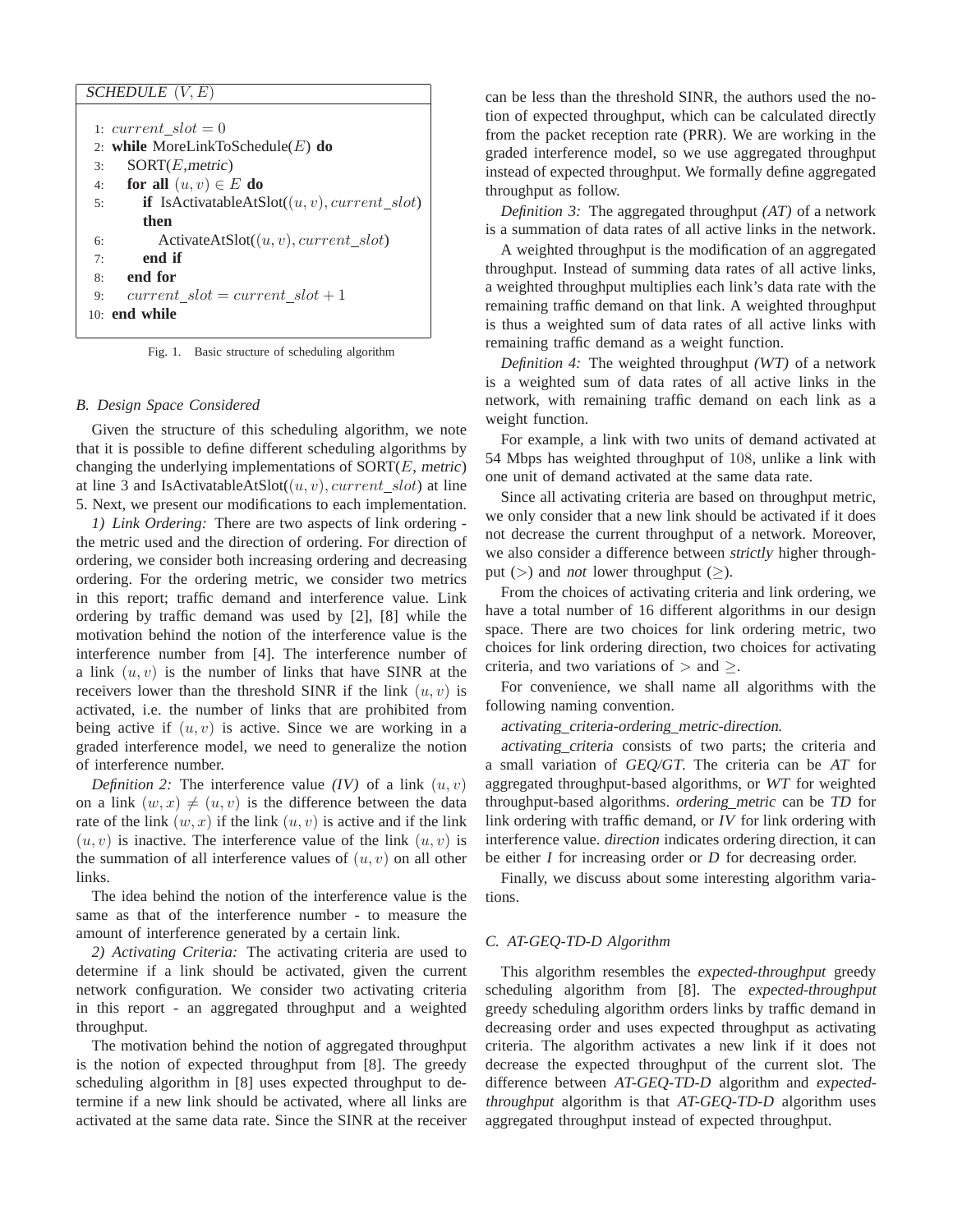#### *D. WT-GT-TD-D Algorithm*

The idea behind this algorithm is from the following observation. A possible problem with greedy algorithms is that they can leave links with high demand to the end, which can result in inefficient use of later slots, thereby, lengthening the schedule. The Weighted Throughput algorithm attempts to avoid this problem by giving higher priority to links with higher demands. The algorithm gives higher priority to high demand links by trying to schedule them first; it also uses a weighted throughput, which puts more emphasis to high demand links.

### *E. AT-GT-IV-D Algorithm*

We call this algorithm GradedGreedyPhysical algorithm since it resembles the GreedyPhysical algorithm from [4]. Both algorithms order links in decreasing ordering with their respective ordering metric. The difference between Graded-GreedyPhysical algorithm and GreedyPhysical algorithm is that GradedGreedyPhysical algorithm works on a slot-by-slot basis instead of a link-by-link basis.

## III. SIMULATION

To compare different scheduling algorithms, we modified the packet-level simulator ns-3 [11]. We modified WiFi device in ns-3 to support STDMA and modified Node to incorporate local clock. We used the modified ns-3 to generate network topologies and run different scheduling algorithms. ns-3 supports the physical interference model, so we did not need to modify that aspect.

In this experiment, we consider WiFi 802.11a compatible wireless nodes only. The supported data rates are 54 Mbps, 48 Mbps, 36 Mbps, 24 Mbps, 18 Mbps, 9 Mbps and 6 Mbps. Different data rates have different minimum SINR requirements as shown on Table I [7]. The ACK packet is always sent at 6 Mbps. For the single threshold algorithm, we use the data rate at 54 Mbps.

We present two simulation scenarios - simple matching and mesh network.

#### *A. Simple Matching*

The network consists of  $|V|$  wireless nodes. Every wireless node is acting as a source or a destination for exactly one link. Thus, there are  $|E| = \frac{|V|}{2}$  links in the network. The initial demand of each link is an integer randomly selected from 1 to  $\omega_{max}$ . The network topologies were created as followed. For an edge  $(u, v) \in E$ , first uniformly place a source node u, then place the corresponding destination node  $v$  within the maximum distance  $d_{max}$  from u. The value of  $d_{max}$  was chosen such that two nodes separated by  $d_{max}$  must be able to transmit at maximum data rate, which is 54 Mbps in our settings. The number of links in the simulations range from 50 to 500 links. All nodes are placed in an area of 1000 m by 1000 m.

| Data Rate | Minimum SNR (dBm) |
|-----------|-------------------|
| 54 Mbps   | 24.56             |
| 48 Mbps   | 24.05             |
| 36 Mbps   | 18.80             |
| 24 Mbps   | 17.04             |
| $18$ Mbps | 10.79             |
| 12 Mbps   | 9.03              |
| 9 Mbps    | 7.78              |
| 6 Mbps    | 6.02              |
|           |                   |

TABLE I

MINIMUM SINR FOR DIFFERENT WIFI 802.11A DATA RATE

## *B. Mesh Network*

The network consists of  $|V|$  wireless nodes. All nodes are placed randomly in an area of 1000 m by 1000 m. Ten randomly chosen nodes are assigned as gateway nodes. For every non-gateway node, a shortest path to the closest gateway by hop count is found. It is possible that a non-gateway node has to route its packets through other non-gateway nodes to reach its closest gateway. Thus, this scenario creates a graph consisting of ten trees where each tree has one gateway node as its root.

The demand on each link consists of two parts - the demand of the source node itself, which is an integer randomly selected from 1 to  $\omega_{max}$ , and the sum of the demands of the sub-tree that has the source node as its root. This scenario is similar to the set-up in [4].

#### IV. SIMULATION RESULTS

We ran simulation ten times for each number of links/nodes. We also included results from the GreedyPhysical algorithm (called THRESHOLD), which is a strict threshold-based algorithm, as a baseline. Figure 2 and Figure 3 show the main results obtained from the simple matching and mesh network scenarios for varying number of links/nodes. We present the results as percentage improvement over THRESHOLD algorithm.

## *A. Overview*

For simple matching scenario, the percentage improvements of each algorithm stabilized at about 150 links. The best performing algorithm is AT-GT-TD-I algorithm, which provides about 12.02% improvement over THRESHOLD algorithm on average. The second best performing algorithm is AT-GEQ-TD-I algorithm with roughly 11.23% improvement. AT-GT-IV-I algorithm and AT-GEQ-IV-I algorithm provide improvement of 10.71% and 10.60% respectively. WT-GT-TD-<sup>D</sup> algorithm and WT-GEQ-TD-D algorithm have percentage improvement of 10.35% and 9.93% respectively. Not all algorithms provide improvement over THRESHOLD algorithm. For example, schedule lengths produced by WT-GEQ/GT-TD-<sup>I</sup> algorithms have about -2.76% improvements on average.

For mesh network scenario, the results are slightly different from the simple matching scenario. First, the percentage improvements of each algorithm are quite stable for all number of nodes. This is due to the fact that mesh network scenario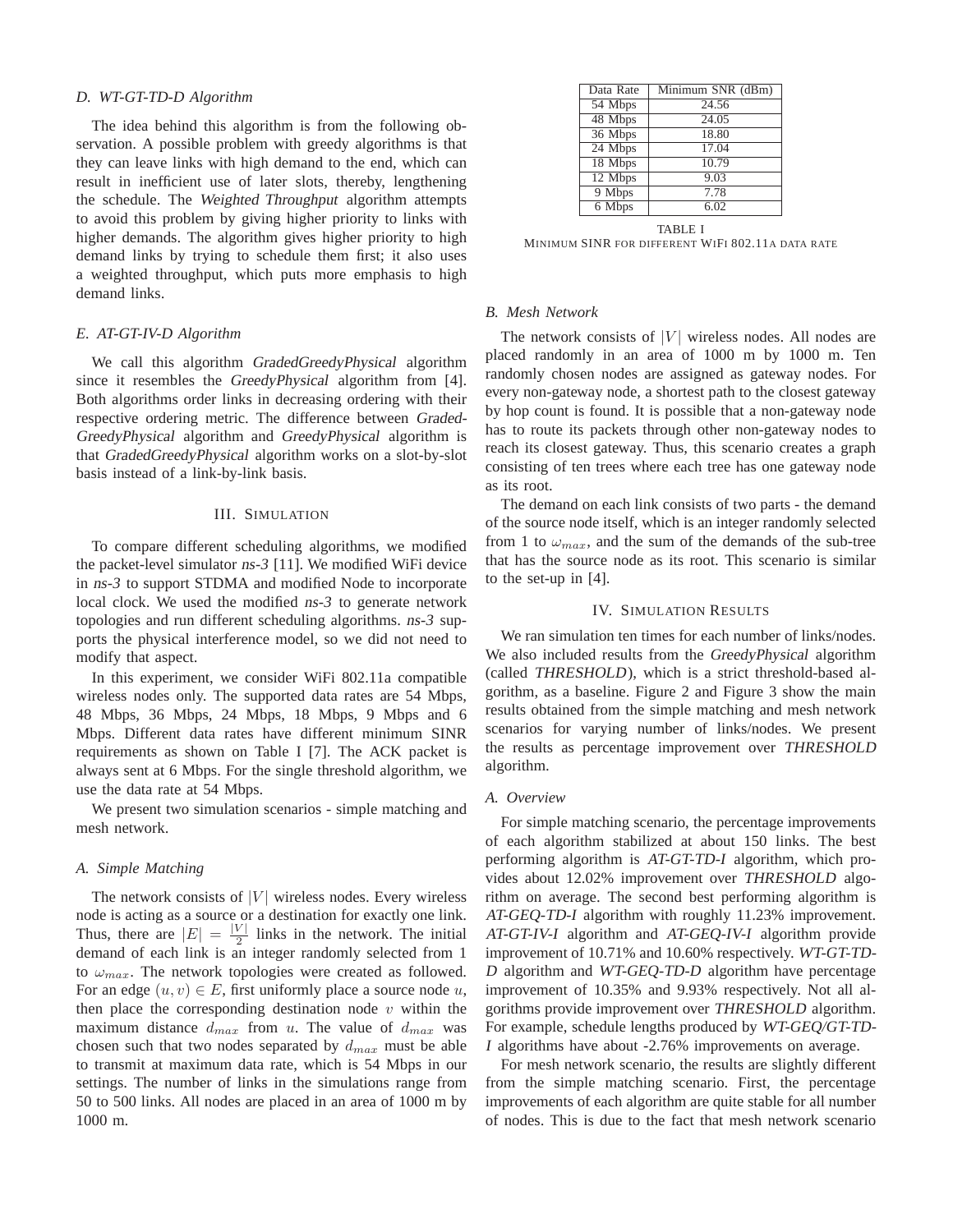

Fig. 2. Percentage Improvement over THRESHOLD Algorithm - Simple Matching

has links with higher traffic demands. The best performing algorithm in mesh network scenario is WT-GT-TD-D algorithm with about 9.76% improvement on average. The second is AT-GT-IV-I algorithm at roughly 9.44% improvement and the third is AT-GT-TD-I algorithm with about 9.03% improvement.

Although the schedule lengths produced from different scheduling algorithms are in the same order on average, there are some interesting observations for each algorithm. Next, we present some observations from the simulation results.

## *B. Aggregated Throughput Algorithm with Traffic Demand Ordering*

The first thing to observed is that, AT-GEQ/GT-TD-D algorithms, which use decreasing link ordering, produce longer schedule length than AT-GEQ/GT-TD-I algorithms, which use increasing link ordering. This ordering may seem counterintuitive since the algorithms considered in the literature usually employ a decreasing ordering [2], [4], [8]. The difference arises from the distinct natures of graded- and thresholdscheduling algorithms. A graded-scheduling algorithm has the ability to accommodate links that would not be possible using a threshold-scheduling algorithm. By scheduling low demand links first, the algorithm has a better chance to satisfy low demand links while also accommodating higher demand links as the algorithm proceeds.

It is important to point out that this behavior is observed only when using the graded-scheduling algorithm. For the threshold-scheduling algorithms, algorithms that use an increasing ordering produce longer scheduling lengths than those that use decreasing ordering.

The next observation is the difference between GEQ and GT activating criteria. Algorithms that employ GT as activating criteria produce shorter schedule lengths than algorithms that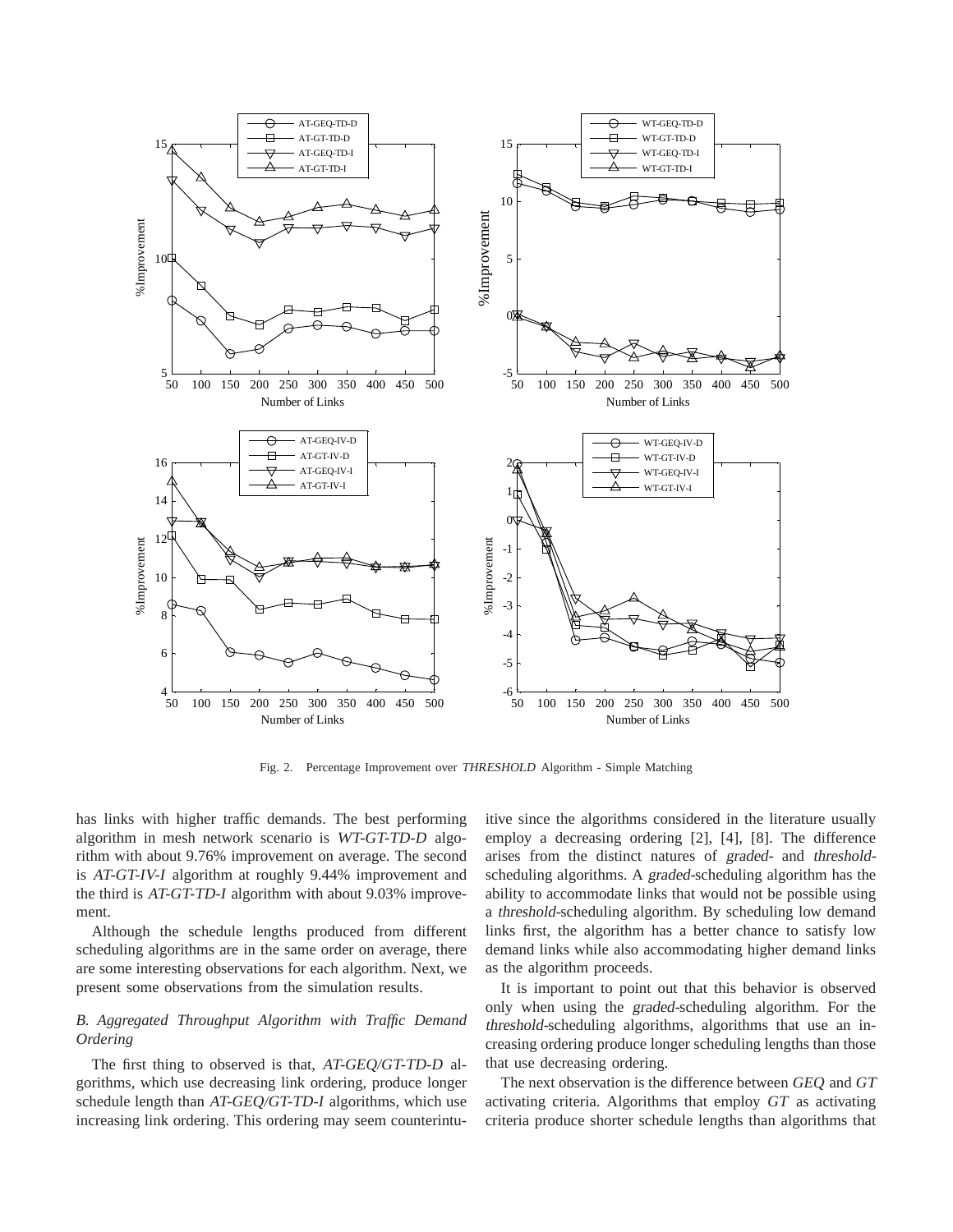

Fig. 3. Percentage Improvement over THRESHOLD Algorithm - Mesh Network

use GEQ. This can be explained as follows. The aggregated throughput is the sum of all active links' data rates, which are all integers. It is possible that activating a new link will result in the identical aggregated throughput in that slot. For example, say a network currently has link  $(u, v)$  activate at 54 Mbps, the new link  $(x, y)$  reduces the data rate of  $(u, v)$ to 36 Mbps while  $(x, y)$  itself can be activated at 18 Mbps, Activating link  $(x, y)$  gives the same aggregated throughput in that slot; algorithm using GEQ then activates  $(x, y)$ .

The example shows that GEQ-based algorithm favors activating a larger number of links when the aggregated throughputs are equal. The problem is that the network performs the same amount of work (aggregated throughput) but introduces more active links. Activating new links adds more interference to all other nodes and might prohibit other links from being activated as the algorithm proceeds.

We note that the difference between AT-GEQ-TD-I algo-

rithm and AT-GT-TD-I algorithm; and between AT-GEQ-TD-<sup>D</sup> algorithm and AT-GT-TD-D algorithm are larger in mesh network scenario than in simple matching scenario. The reason behind this bigger difference is that links in mesh network scenario can have higher traffic demands than links in simple matching scenario. Thus, a situation where two activation sets with the same aggregated throughput arises can last across more slots than in the simple matching scenario.

It is worth noting that the greedy scheduling algorithm in [8] does not suffer from the same problem of two activation sets with the same aggregated throughput. The greedy scheduling algorithm in [8] uses expected throughput, which is calculated directly from the packet reception rate (PRR) curve. Since the PRR curve is a continuous function, it is unlikely for two activation sets to have the same expected throughput. Also, for the threshold-scheduling algorithm, the only case when equal aggregated throughputs can occur is when the new link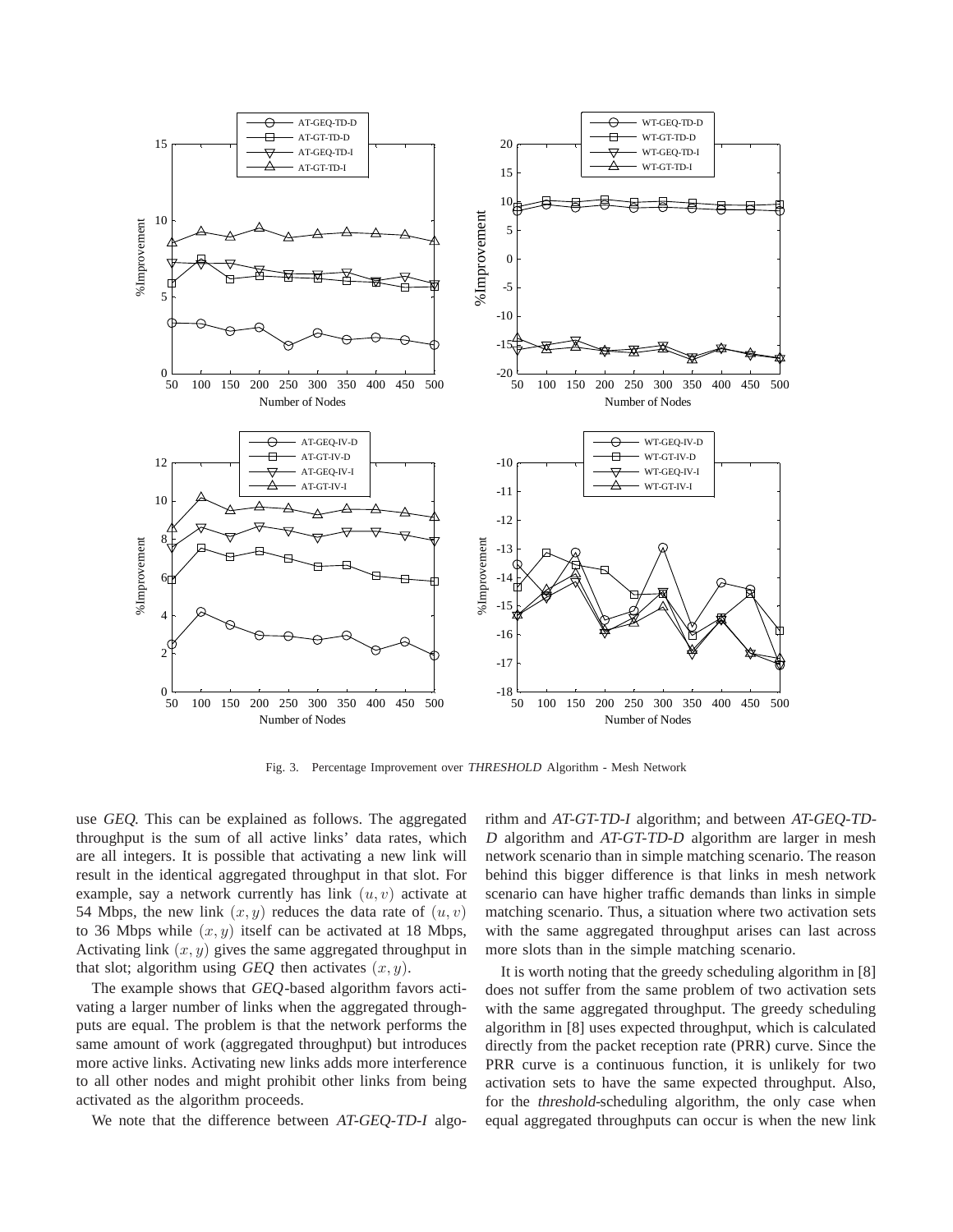deactivates exactly one link. In this case, if the algorithm decides to activate the new link, the effect on other nodes is arbitrary, depending on the positions of the new link and the link to be deactivated. Thus, an important observation from our results is that, unlike a threshold-scheduling algorithm, the goal of a graded-scheduling algorithm should not be to maximize the number of active links. This situation can also be observed in the Aggregated Throughput algorithm with Interference Value ordering.

## *C. Weighted Throughput Algorithm with Traffic Demand Ordering*

WT-GT-TD-D and WT-GEQ-TD-D algorithms provide roughly the same improvement over THRESHOLD algorithm. The difference between GEQ and GT is very small, and almost negligible. We also note that the variations that employ increasing link ordering do not provide any improvement over THRESHOLD algorithm.

By weighting the throughput with the remaining traffic demand on each link, the Weighted Throughput algorithm favors links with high demand. Thus, ordering links by traffic demand in decreasing order is appropriate for the Weighted Throughput algorithm. The schedule lengths produced by WT-GEQ/GT-TD-D algorithm are shorter than those produced by WT-GEQ/GT-TD-I algorithms due to this reason. We note that by ordering links in increasing order, the Weighted Throughput algorithm is unable to fully achieve its goal of scheduling links with high demands. The Weighted Throughput algorithm tries to focus on high demand links but the increasing link ordering does not support this goal. As a result, the algorithm does not perform well by ordering links in increasing order.

The difference between GEQ and GT is very small for the Weighted Throughput algorithm. This can be explained as follows. The weighted throughput is the product of link's data rate and link's remaining demand. It is unlikely for two activation sets to produce the same weighted throughputs. Thus, there are only a few cases that the two variations work differently. This is not the case for the Aggregated Throughput-based algorithm that simply uses the sum of all links' data rates. It is more likely for two activation sets to have the same aggregated throughput than the same weighted throughput.

# *D. Aggregated Throughput Algorithm with Interference Value Ordering*

The schedule length produced by the AT-GT-IV-I algorithm is the shortest among the four variations. Like aggregated throughput algorithm with traffic demand ordering, the variation that employs GT activating criteria performs better than the variation that uses GEQ. All variations provide improvement over THRESHOLD algorithm.

The first thing we note is that, the AT-GEQ/GT-IV-I algorithms perform better than AT-GEQ/GT-IV-D algorithm. Since the links with smaller interference values are less likely to prohibit other links from being active, it is expected that AT-GEQ/GT-IV-I algorithms would activate a larger number of links than AT-GEQ/GT-IV-D algorithms. We noticed that this is not the case. Since the activation criteria are aggregated throughput, the numbers of active links for both decreasing and increasing link ordering are roughly the same. However, the increasing link ordering performs better than decreasing link ordering since links with smaller interference values got scheduled first. The links with small interference values do not decrease data rates on other links as much as links with higher interference values. Thus, the AT-GEQ/GT-IV-I algorithms produce schedules that have higher average throughput in each slot.

Also, we note that the difference between AT-GEQ-IV-D algorithm and AT-GT-IV-D algorithm is larger compared to the differences between AT-GEQ-IV-I algorithm and AT-GT-IV-I algorithm. The reason for this larger difference is the problem of two activation sets with the same aggregated throughput. But, for AT-GEQ/GT-IV-D algorithms, activating a new link has higher impact on other nodes since the new link has high interference value. Thus, it is highly likely that activating a new link will prohibit other links from being active at high data rate. This effect, combined with the problem of two activation sets with equal aggregated throughputs, make the AT-GEQ-IV-D algorithm performs badly.

# *E. Weighted Throughput Algorithm with Interference Value Ordering*

The Weighted Throughput algorithm with Interference Value ordering algorithms can be viewed as a mixed between weighted throughput and interference value ordering. The link ordering does not have any relation to the activating criteria. If we view this algorithm in terms of Weighted Throughput algorithm with Traffic Demand ordering, these variations are the same as Weighted Throughput with no link ordering, i.e. random link ordering. All links are ordered by interference value but not the traffic demand, thus, they appear random to the algorithm. The results in both simple matching scenario and mesh network scenario are in the same order as WT-GEQ/GT-TD-I algorithms, where the algorithms fail to fully achieve their goals of focusing on high demand links.

### V. SUMMARY OF RESULTS

We have presented a comparison between different scheduling algorithms. We noted some crucial differences between threshold-scheduling algorithms and graded-scheduling algorithms. While the goal of threshold-scheduling algorithms is to activate as many links as possible, the goal of gradedscheduling algorithms should not be the same. For gradedscheduling algorithms, a larger number of links does not necessarily equal higher throughput, while this statement is true for threshold-scheduling algorithms. Instead, the goal of graded-scheduling algorithms should be to work on a few links at a time. This goal can be achieved by either favoring low demand links or concentrating on a few high demand links. This behavior is not observed for threshold-scheduling algorithms.